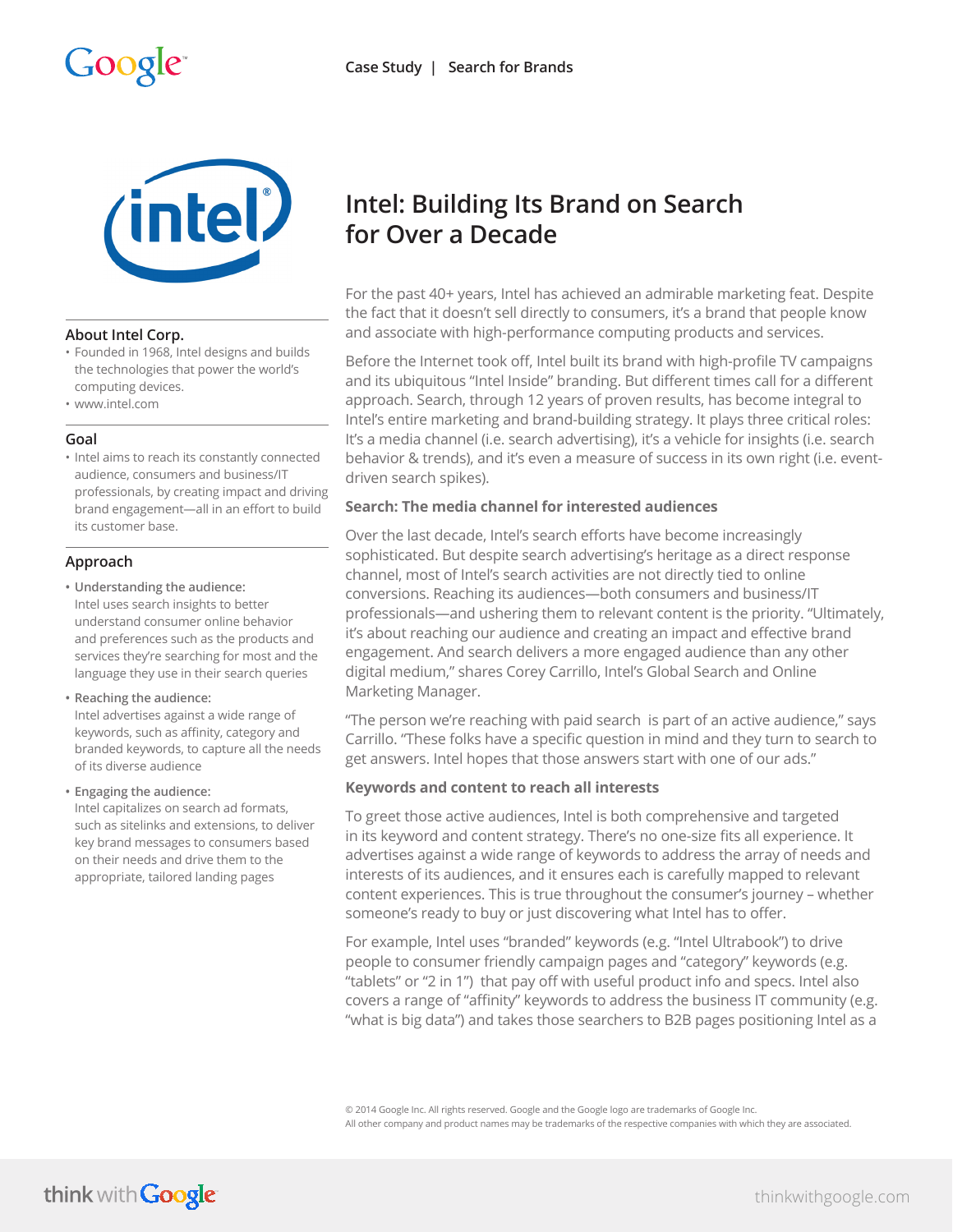



"trusted partner across the compute continuum." The goal is that the Intel brand is always there, and always as relevant and helpful as possible.

#### **Smart creative engages the audience**

In addition to having a comprehensive keyword strategy and content relevant to a range of needs, Intel also uses search ad formats to build its brand presence and deliver a great customer experience.

For example, Intel makes sure its ads appear on key brand terms, such as "Intel," "Ultrabook" and "Intel 2 in 1," and then uses ad extensions to amplify key pieces of content or timely messages. In addition, while the term "2 in 1" is dominated by the consumer experience, Intel uses sitelinks to ensure any business searchers can be quickly directed to B2B content for 2 in 1s, saving them unnecessary content hunting.

The benefit of capitalizing on search ad formats like sitelinks/extensions is twofold: Intel can ensure its brand and key messages are prominent on the page, and it can deliver greater relevance and efficient experiences for the searcher. Both help to build the Intel brand.

## **How it all computes**

While an Intel conversion ultimately happens beyond the Intel site, the company measures other web actions to gauge brand impact. It turns to Google Analytics to track traditional post-click metrics like the content consumed and at what rate it is consumed and creates its own internal measure for every campaign and keyword. This "preference engagement rate" is then used to optimize campaigns.

The preference engagement rate differs by audience and the types of pages consumed. For example, actions tracked on a consumer page are different than those with a B2B focus. On the consumer side, Intel tracks not only a person's engagement on a page, optimizing and setting goals based on those actions, but it watches if that person ultimately clicks through to a where-to-buy experience through its own site or an original equipment manufacturer (OEM). On the business side, the company looks at the preference engagement rate for content consumed and then looks at what happens next - for example, if a person reading about big data signs up for more insights from Intel and becomes a participant in its IT Center community.

#### **Search insights**

While Intel uses search to help create and stoke interest, the brand also capitalizes on it as a tool for understanding consumer behavior and preferences. For example, years ago when Intel was communicating its Centrino technology messaging, it discovered that almost no one was searching for its preferred term "notebook." "At the time, we referred to laptops as notebooks and that was Intel kind of pushing the word notebook," Carrillo said. "But for Joe consumer, a laptop is a laptop. And it will always be a laptop." So, Intel began using the word "laptop" in its web copy, brand messages and keyword buys to truly cater to consumer behavior.

Since then, turning to search for such insights has become rooted in the company's ongoing marketing operations. Whether launching a product or

© 2014 Google Inc. All rights reserved. Google and the Google logo are trademarks of Google Inc. All other company and product names may be trademarks of the respective companies with which they are associated.